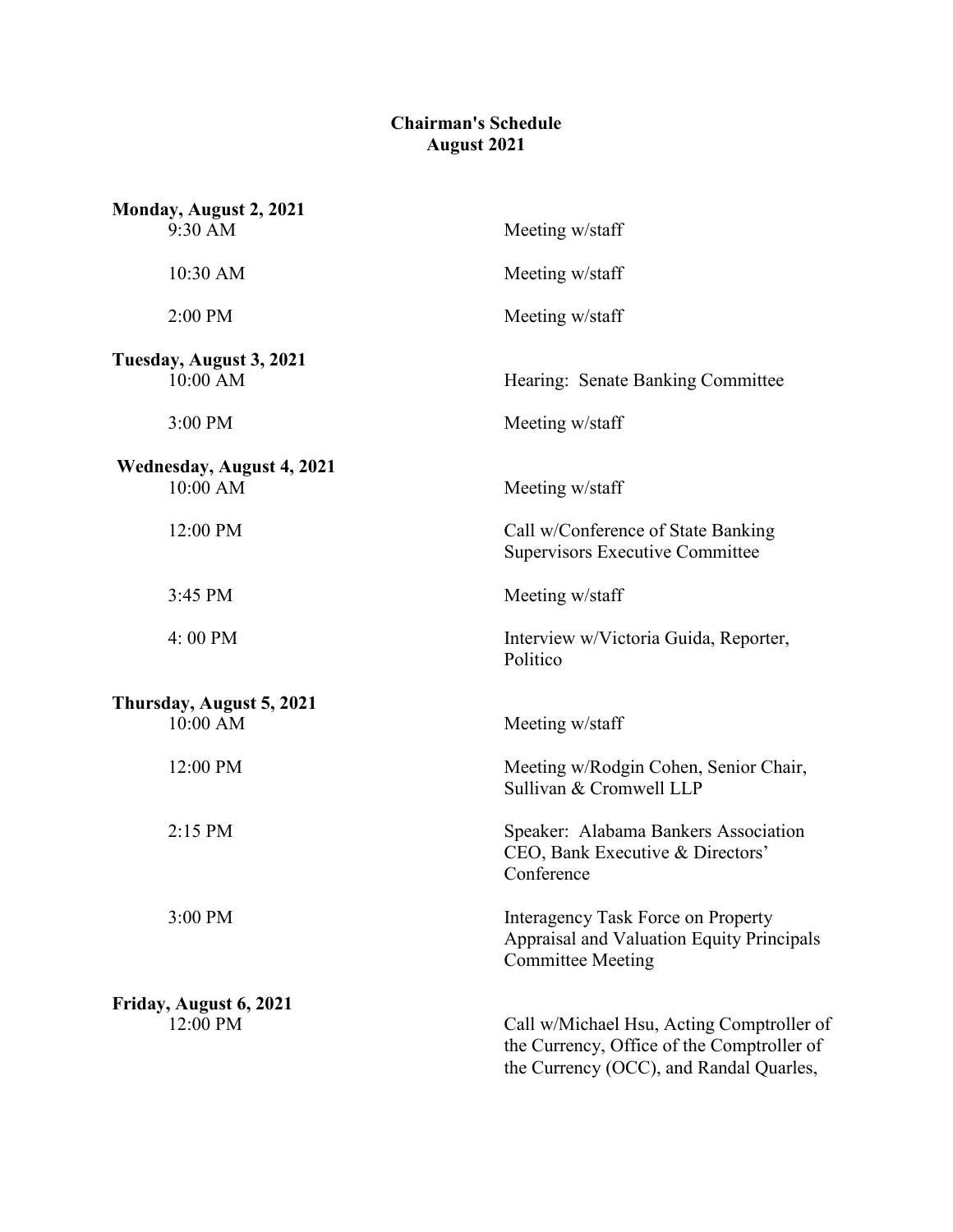|                                       | Vice Chairman, Federal Reserve Board<br>(FRB)                                                                                                               |
|---------------------------------------|-------------------------------------------------------------------------------------------------------------------------------------------------------------|
| Monday, August 9, 2021<br>9:30 AM     | Meeting w/staff                                                                                                                                             |
| 10:30 AM                              | Meeting w/staff                                                                                                                                             |
| 11:30 AM                              | Meeting w/staff                                                                                                                                             |
| 2:00 PM                               | Meeting w/staff                                                                                                                                             |
| 3:30 PM                               | Meeting w/staff                                                                                                                                             |
| 5:00 PM                               | Call w/Michael Hsu, Acting Comptroller of<br>the Currency, OCC and Randal Quarles,<br>Vice Chairman, FRB                                                    |
| Tuesday, August 10, 2021<br>4:00 PM   | Interagency Digital Assets Sprint Initiative<br>update w/Michael Hsu, Acting Comptroller<br>of the Currency, OCC and Randall Quarles,<br>Vice Chairman, FRB |
| Wednesday, August 11, 2021            |                                                                                                                                                             |
| Thursday, August 12, 2021<br>10:00 AM | Meeting w/staff                                                                                                                                             |
| 11:00 AM                              | Meeting w/staff                                                                                                                                             |
| $1:00$ PM                             | Meeting w/Greg Baer, President & CEO,<br><b>Bank Policy Institute</b>                                                                                       |
| 1:30 PM                               | Meeting w/staff                                                                                                                                             |
| 2:00 PM                               | Meeting w/staff                                                                                                                                             |
| Friday, August 13, 2021<br>10:00 AM   | Meeting w/staff                                                                                                                                             |
| 11:00 AM                              | Meeting w/staff                                                                                                                                             |
| 12:30 PM                              | Meeting w/Sandra Thompson, Acting<br>Director, Federal Housing Finance Agency                                                                               |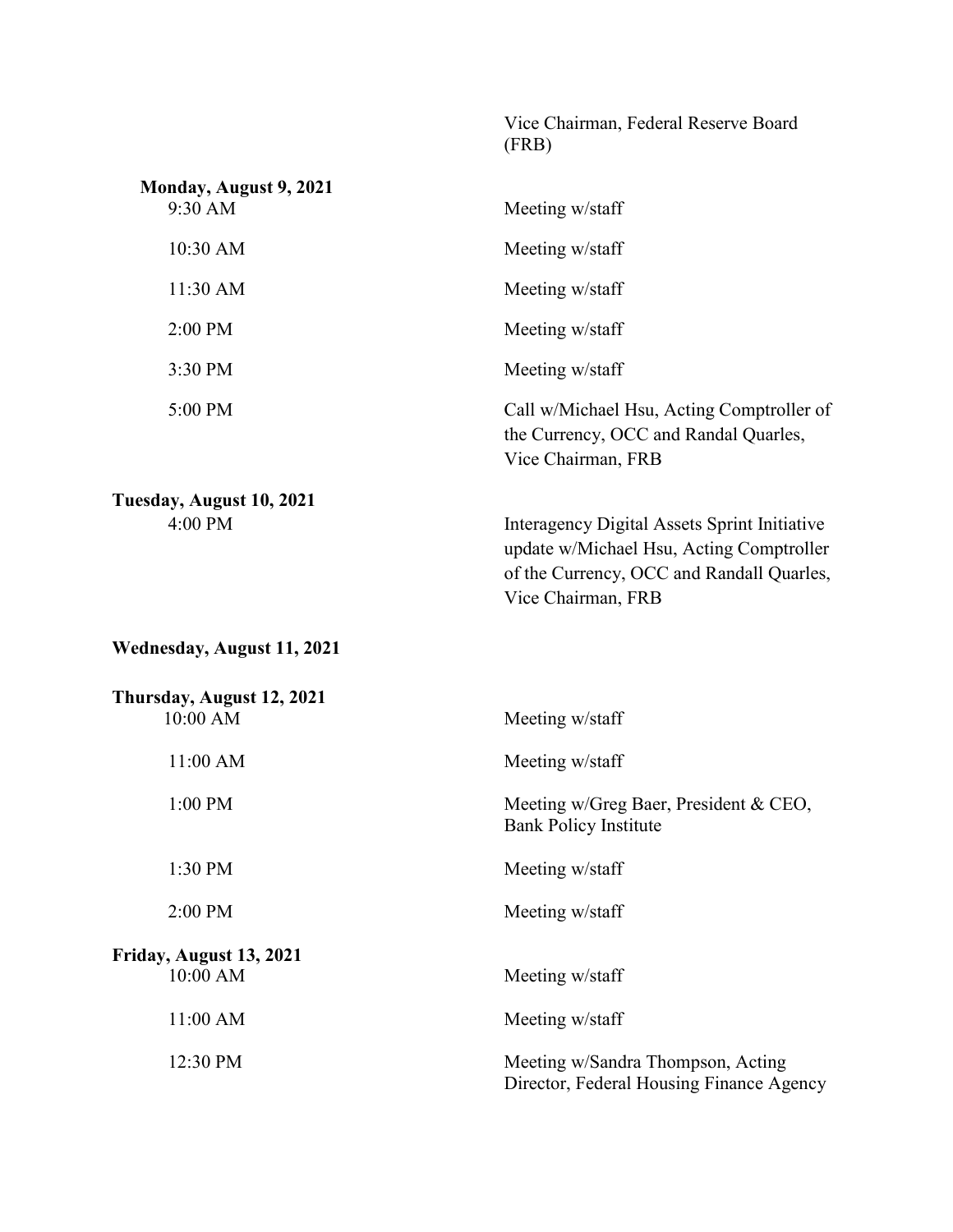| Monday, August 16, 2021<br>9:30 AM     | Meeting w/staff                                                                              |
|----------------------------------------|----------------------------------------------------------------------------------------------|
| 10:30 AM                               | Meeting w/staff                                                                              |
| 11:30 AM                               | Call w/Dave Uejio, Acting Director,<br><b>Consumer Financial Protection Bureau</b>           |
| 2:00 PM                                | Meeting w/staff                                                                              |
| 3:00 PM                                | Meeting w/staff                                                                              |
| Tuesday, August 17, 2021<br>11:30 AM   | Call w/Michael Hsu, Acting Comptroller of<br>the Comptroller, OCC                            |
| 2:00 PM                                | Meeting w/staff                                                                              |
| 4:00 PM                                | Meeting w/staff                                                                              |
| Wednesday, August 18, 2021<br>10:00 AM | Meeting w/staff                                                                              |
| 12:00 PM                               | Meeting w/Laurie Schaffer, Principal<br>Deputy General Counsel, United States<br>Treasury    |
| Thursday, August 19, 2021              |                                                                                              |
| 11:30 AM                               | Call w/Rebeca Romero Rainey, President &<br>CEO, Independent Community Bankers of<br>America |
| 1:00 PM                                | Meeting w/staff                                                                              |
| 3:45 PM                                | Meeting w/Jane Fraser, CEO, Citigroup                                                        |
| Friday, August 20, 2021                |                                                                                              |
| Monday, August 23, 2021                |                                                                                              |
| 9:30 AM                                | Meeting w/staff                                                                              |
| 10:30 AM                               | Meeting w/staff                                                                              |
| 2:00 PM                                | Meeting w/staff                                                                              |